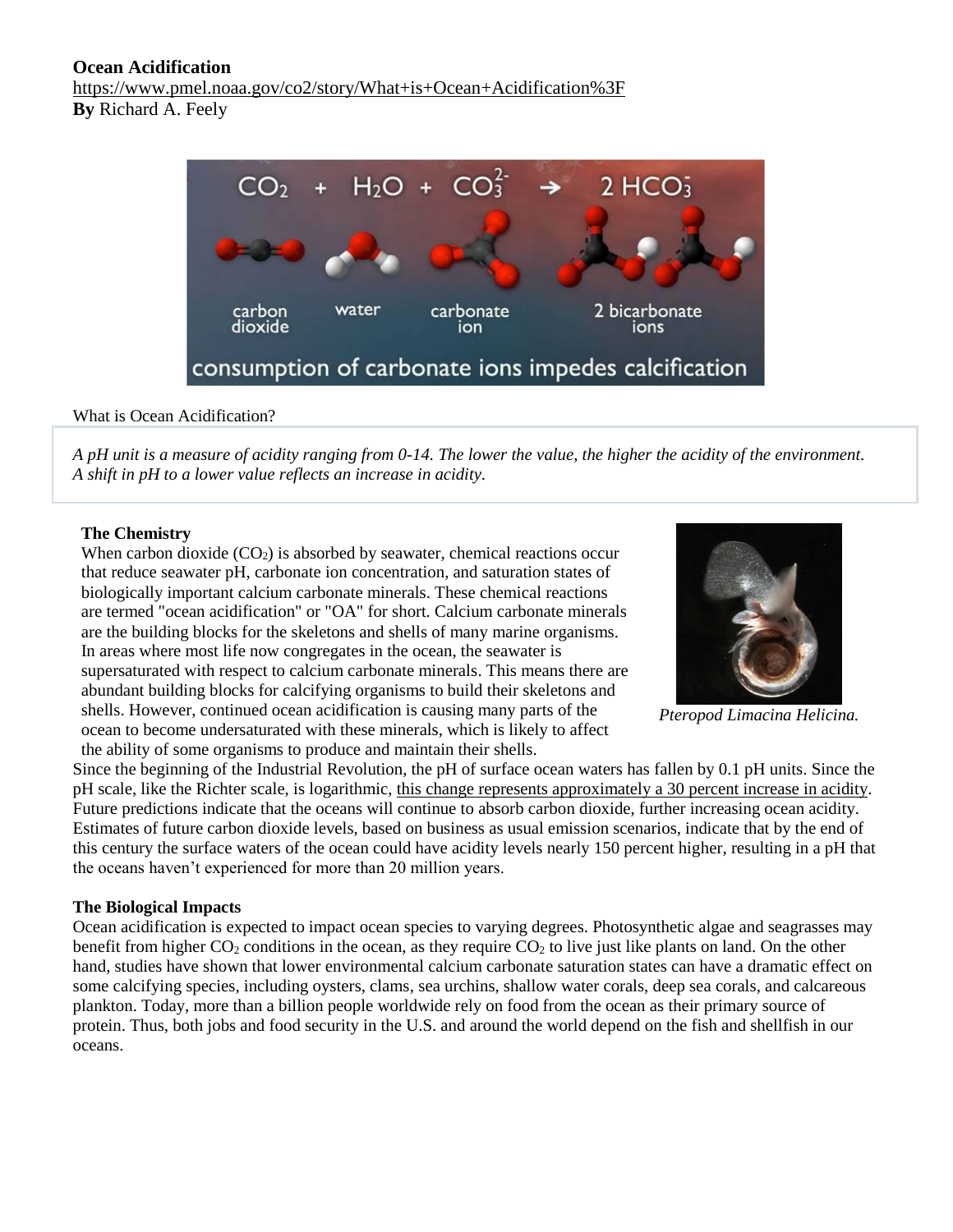## *Pteropods*

The pteropod, or "sea butterfly", is a tiny sea creature about the size of a small pea. Pteropods are eaten by organisms ranging in size from tiny krill to whales and are a food source for North Pacific juvenile salmon. The photos below show that a pteropod's shell dissolves over 45 days when placed in sea water with pH and carbonate levels projected for the year 2100.



### *Shellfish*

In recent years, there have been near total failures of developing oysters in both aquaculture facilities and natural ecosystems on the West Coast. These larval oyster failures appear to be correlated with naturally occurring upwelling events that bring low pH waters undersaturated in aragonite as well as other water quality changes to nearshore environments. Lower pH values occur naturally on the West Coast during upwelling events, but a recent observations indicate that anthropogenic  $CO<sub>2</sub>$  is contributing to seasonal undersaturation. Low pH may be a factor in the current oyster reproductive failure; however, more research is needed to disentangle potential acidification effects from other risk factors, such as episodic freshwater inflow, pathogen increases, or low dissolved oxygen.



*Photo: Freshly harvested oysters from Yaquina Bay, Oregon (Credit: NOAA)*

It is premature to conclude that acidification is responsible for the recent oyster failures, but acidification is a potential factor in the current crisis to this \$100 million a year industry, prompting new [collaborations](http://www.sccwrp.org/Meetings/Workshops/OceanAcidificationWorkshop.aspx) and accelerated research on ocean acidification and potential biological impacts.

## *Coral*

Many marine organisms that produce calcium carbonate shells or skeletons are negatively impacted by increasing CO<sup>2</sup> levels and decreasing pH in seawater. For example, increasing ocean acidification has been shown to significantly reduce the ability of reef-building corals to produce their skeletons. In a [recent](http://www.pnas.org/content/107/47/20400) paper, coral biologists reported that ocean acidification could compromise the successful fertilization, larval settlement, and survivorship of Elkhorn coral, an endangered species. These research results suggest that ocean acidification could severely impact the ability of coral reefs to recover from disturbance. Other research indicates that, by the end of this century, coral reefs may erode faster than they can be rebuilt. This could compromise the long-term viability of these ecosystems and perhaps impact the estimated one million species that depend on coral reef habitat.

Ocean acidification is an emerging global problem. Over the last decade, there has been much focus in the ocean science community on studying the potential impacts of ocean acidification. Since sustained efforts to monitor ocean acidification worldwide are only beginning, it is currently impossible to predict exactly how ocean acidification impacts will cascade throughout the marine food chain and affect the overall structure of marine ecosystems. With the pace of ocean acidification accelerating, scientists, resource managers, and policymakers recognize the urgent need to strengthen the science as a basis for sound decision making and action.

pH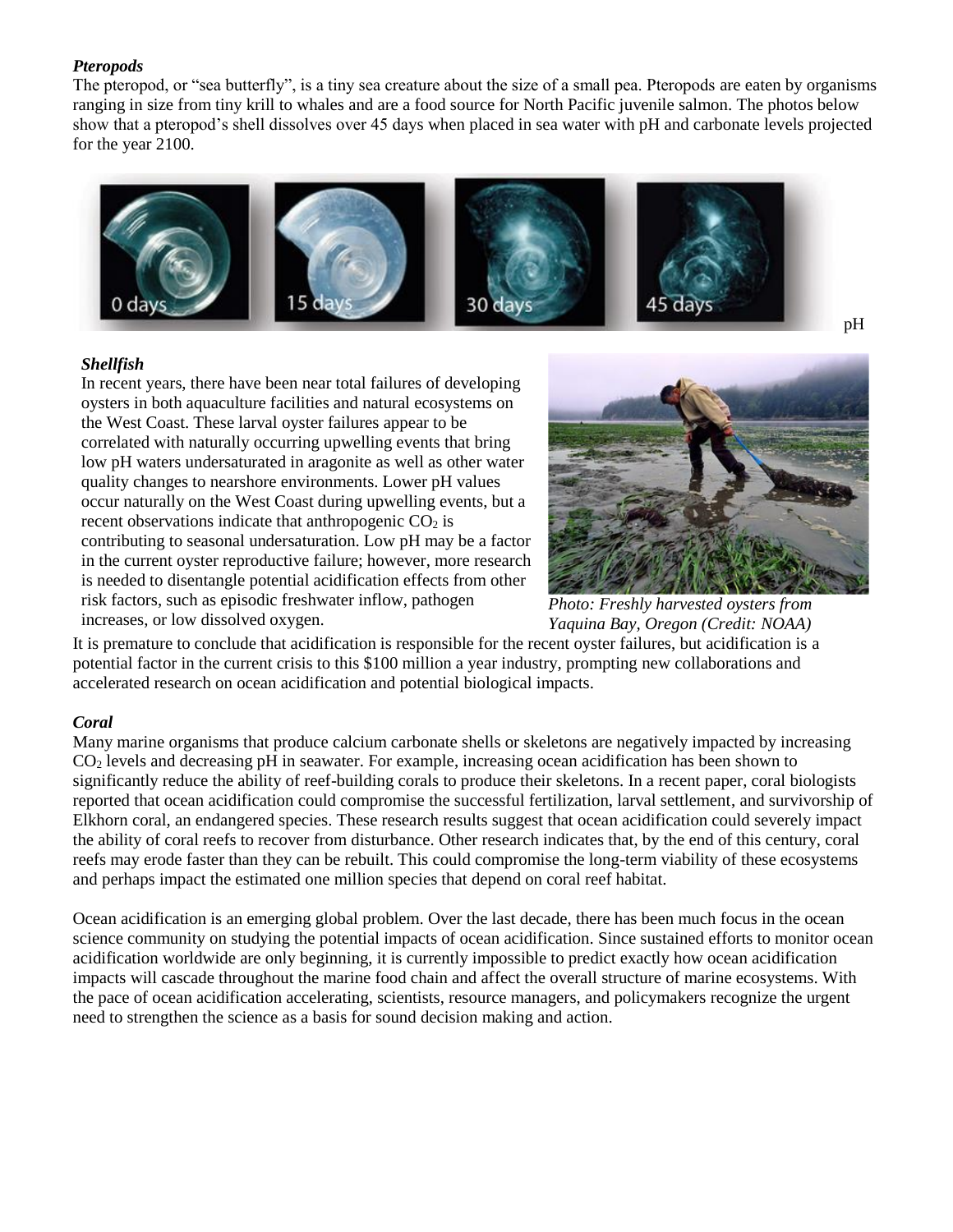### **The Socioeconomic Costs of Ocean Acidification**

### *Seawater's lower pH will affect food supplies, pocketbooks, and lifestyles* **By Cherie Winner <https://www.whoi.edu/oceanus/feature/the-socioeconomic-costs-of-ocean-acidification>**

The increasing acidification of the oceans is measured in pH units, but its impacts on people will be measured in dollar signs, says Sarah Cooley. Commercial and recreational fishing, tourism, the protection of shorelines by coral reefs—all could be harmed by ocean acidification that is already well under way. Not to mention the hard-to-quantify-but-significant cultural and lifestyle changes that communities will have to make to adapt to changing marine ecosystems. In other words, ocean acidification is not just a problem for corals and other marine life. It has the potential to change the way humans feed themselves, earn their livings, run their communities, and live their lives."What goes around comes around," said Cooley, a postdoctoral researcher at Woods Hole Oceanographic Institution (WHOI). "Ocean acidification is definitely an anthropogenic problem [resulting from human activities] but it will come back and influence human communities." A marine chemist by training, Cooley sought a way after graduate school to apply her scientific know-how to socioeconomic problems. Working with WHOI marine chemist Scott Doney and Hauke Kite-Powell from the WHOI Marine Policy Center, she is trying to predict what ocean acidification will do to the marine resources that people living in New England, or western Africa, or island nations depend on, and she is looking toward what we can do to prepare for those changes and perhaps mitigate the worst of them. "We're working on ways to put a dollar value on the potential losses that could occur due to ocean acidification, so we can go to policy-makers and say, 'It's going to cost X many dollars in lost jobs and lost fishing revenues, but if we do Y money's worth of planning now, we'll be in good shape,' " she said.

#### Shell game

Like climate change, ocean acidification is a global problem that results from the enormous increase of carbon dioxide, or CO2, released into the atmosphere, primarily from burning fossil fuels. Although ocean acidification and global warming stem from the same source, they are different problems, said Cooley; acidification is a matter of simple chemical reactions that have been understood for more than 100 years. Excess  $CO<sub>2</sub>$  in the air dissolves in seawater and forms carbonic acid and, through a series of other reactions, reduces the amount of carbonate in seawater.That is bad news for many of the socalled calcifying sea creatures that use carbonate and calcium to build their shells or skeletons. "The waters are becoming less and less welcoming for shelled organisms," Cooley said. Experiments done at WHOI and elsewhere show that in seawater containing high levels of CO2,corals have difficulty making new skeleton and may have existing skeleton dissolve away; many calcifying plankton struggle; mollusks such as oysters and scallops find it harder to build and maintain shells; and juvenile mollusks grow more slowly and have more abnormalities and lower survival rates. Among calcifying organisms, only crustaceans such as crabs and lobsters appear to tolerate low carbonate levels; some even make thicker exoskeletons under such conditions. On the whole, though, more acidic seas and lower carbonate levels could spell trouble for hundreds of species, the ecosystems they belong to—and the human communities that depend on them.

#### 'Not just a dollar thing'

In a paper in the December 2009 issue of Oceanography, Cooley and her coauthors described how ocean acidification could endanger some "ecosystem services"—the benefits to human societies provided by healthy ecosystems. Coral reefs, for instance, bring tourism income, protect shorelines from erosion, and provide habitat for fish that may be the main source of protein for local people. Trying to put a dollar value on the benefits provided by coral reefs is difficult, said Cooley. "If my property doesn't get destroyed by storms because the reef is there, does that save the entire property value? How do I count it over time? Do I amortize it? It's a squishy thing to value." Squishy or not, one thing is certain: The figure is very, very high. Cooley found that the worldwide value of shoreline protection by coral reefs has been estimated at \$9 billion a year; shoreline protection plus reef-supported fisheries was valued at \$30 billion a year. For island nations, the exact figure could be less important than the proportion of the economy that depends on the reefs. In 2006, direct income from coral reef tourism provided 15 percent of the gross domestic product of the Caribbean island of Tobago. Add indirect income—"dinners tourists ate, trinkets they bought, umbrella drinks they bought"—and the total comes to 30 percent of the GDP. "Without that [reef tourism], the economy of Tobago would be one-third smaller," Cooley said. "And how many people would be out of work?" Healthy reefs and mollusk populations also are a key element in the cultures of many island and maritime societies. "Quality of life is not just a dollar thing," Cooley said. "Even if we can't put this into an equation, there's still an intrinsic value that we need to preserve. "Think about coming to Cape Cod. You go into every gift shop, and there's the little shell-related doodads. If [in the worst-case scenario] there's no more scallops because they've all been acidified, well then there are no more shell-related doodads, and we will have lost something on the Cape."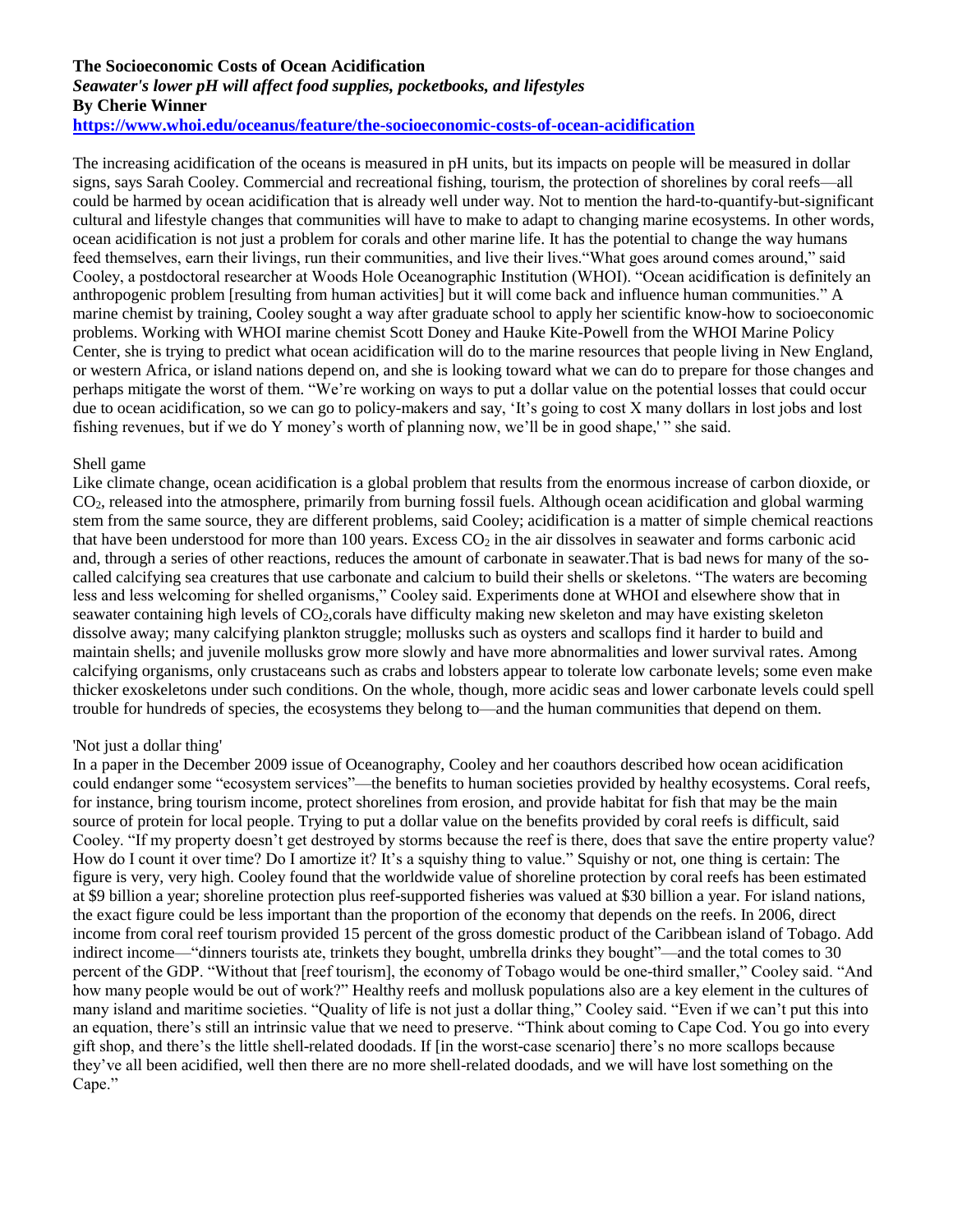#### People, protein, and pressures

Cooley found that ocean acidification's likely impacts on the seafood industry are easier to predict. According to the Food and Agriculture Organization of the United Nations, the first-sale value of ocean fisheries worldwide was more than \$91 billion; aquaculture of marine organisms generated another \$79 billion. Although the oceans are global, ocean acidification isn't uniform, and its effects are not the same everywhere and on every species. Fisheries that depend heavily on mollusks, such as those in New England, would likely be hit harder. Fisheries in Hawaii and Alaska should be less vulnerable, because mollusks make up a tiny fraction of the catch there. Then again, Cooley said, the finfish catch may also decline, because many of the fish we like to eat, such as haddock, halibut, herring, flounder, and cod, depend heavily on mollusks for their own nourishment. Even top predators, the animals that eat the haddock, herring, and cod, could be affected. Swordfish, tuna, shark, and salmon are on that list.



In 2007, first-sale revenues from U.S. commercial fisheries totaled about \$4 billion. Four groups of animals contributed almost equally to that total. Two groups are calcifiers, which means they make shells, spines, or exoskeletons out of calcium carbonate: crustaceans (lobsters, crabs, shrimp) and mollusks (clams, oysters, mussels, scallops, and other noncrustacean calcifiers). The other two groups are animals that prey on calcifiers (such as flounder and octopus) and top predators that eat the calcifiers' predators (such as salmon and tuna). Of these groups, the mollusks appear most vulnerable to direct effects of ocean acidification. But a decline in those species could cause problems for predators above them on the food chain.

Cooley said ocean acidification might be especially harmful to island nations and parts of the developing world where seafood is a major source of protein. Established models show that carbonate will become increasingly scarce in the oceans over the next 90 years, squeezing most calcifying organisms into a shrinking zone of tropical waters where carbonate levels will be highest (though still much lower than today's levels). Working with estimates of human population growth and food needs, Cooley determined that tropical regions will come under simultaneous stresses from ocean acidification and increasing demand for dietary protein. These stresses occur in combination with other environmental pressures, such as temperature rise, watershed changes, and pollution. "We're layering pressure upon pressure, and as a result, in 20 years or 30 years—within our kids' lifetime—things are not going to be the same anymore," said Cooley. In particular, "more people may be going hungry."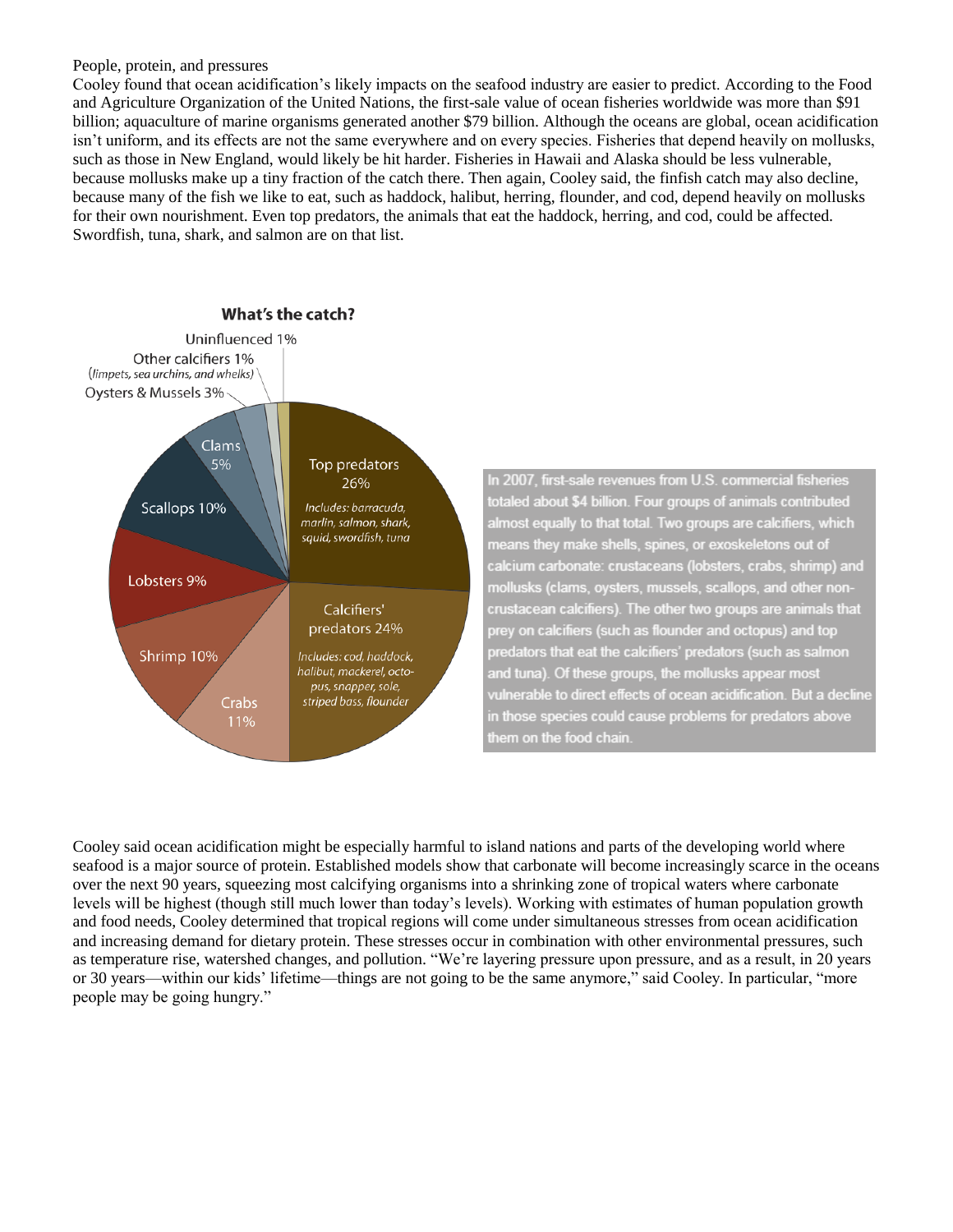

Model-calculated aragonite saturation states throughout the surface ocean in 2000, 2050, and 2099. Aragonite is a form of calcium carbonate often used by calcifying organisms to create shells and skeletons. Saturation state measures the amount of calcium and carbonate, the mineral building blocks of aragonite, present in the water. In areas where the aragonite saturation state is below 1 (shades of red), most exposed aragonite structures will dissolve. However, the growth of calcifying

organisms may decrease with declining saturation state, even if it remains above 1. This model predicts that as ocean acidification continues over the next 90 years, surface aragonite saturation states will drop throughout the global oceans. By 2099, only tropical and subtropical waters may have saturation levels high enough to support the growth of calcifying organisms such as some mollusks, crustaceans, and corals. Surface values were calculated with the Community Climate System Model 3.1 of the National Center for Atmospheric Research. (Richard A. Feely, Scott C. Doney, and Sarah R. Cooley, 2009, Oceanography 22:36-47)

### Coping with the changes

Ocean acidification won't lead to empty oceans, Cooley said. Some animals will tolerate higher acidity; some may even thrive on it. But there will probably be fewer species overall, and the mix of species in a given locale will almost certainly change. Already, along the coast of Washington state, upwelling currents have brought more acidic water from offshore into near-shore areas and are suspected to have contributed to a drop in shellfish hatchery yields. At the same time, in a nearby coastal area, a pH decrease of about half a pH unit was associated with a shift from a thriving community dominated by mussels and calcifying algae to one dominated by seagrasses, non-calcifying algae, and invertebrate species that don't make shells—and that humans don't like to eat. Similar changes have been observed elsewhere. "The world is probably going to march on without these species, but it might be darn uncomfortable" for us, forcing our economic and cultural systems to change, she said. "The [natural] communities are going to be very, very different. And different might be OK—maybe. There still is an ecosystem to be had. But a lot of the things that we really enjoy, that our communities depend on, are not going to be there. We may be able to find other awesome things about the new communities, but chances are, the options will be limited."

The only long-term remedy for ocean acidification is to reduce the amount of  $CO<sub>2</sub>$  we discharge into the atmosphere. That will involve the same sorts of actions touted to combat climate change: conserve energy, use renewable energy sources, and so forth. But, Cooley said, even if we were to end  $CO<sub>2</sub>$  emissions tomorrow, there is so much already in the atmosphere that the oceans would continue to acidify for centuries to come. In other words, we have no choice but to deal with ocean acidification. "We need to make adaptations first, as we look toward [longer-term] solutions," Cooley said. One example, she said, is establishing and maintaining marine protected areas that provide refuges for species that might be under a number of stresses. Another is to shift from single-species to ecosystem fisheries management strategies—for example, to focus less exclusively on managing one species, such as cod, and instead consider the many factors, such as weather, human-caused pressures, and interactions with other organisms that affect the ecosystem where the cod live. Aquaculture operations, which could become a major source of protein for human communities, could begin cultivating species that are fairly resistant to ocean acidification; or they could join forces to adjust the pH of ocean water brought into their facilities. "I think it's feasible if several aquaculturists were to get together now and think, 'OK, in the next 10 years we want to do a larger facility that treats incoming water before we rear the young. That's going to be a better use of our resources than competing individually and some of us going out of business,' " Cooley said.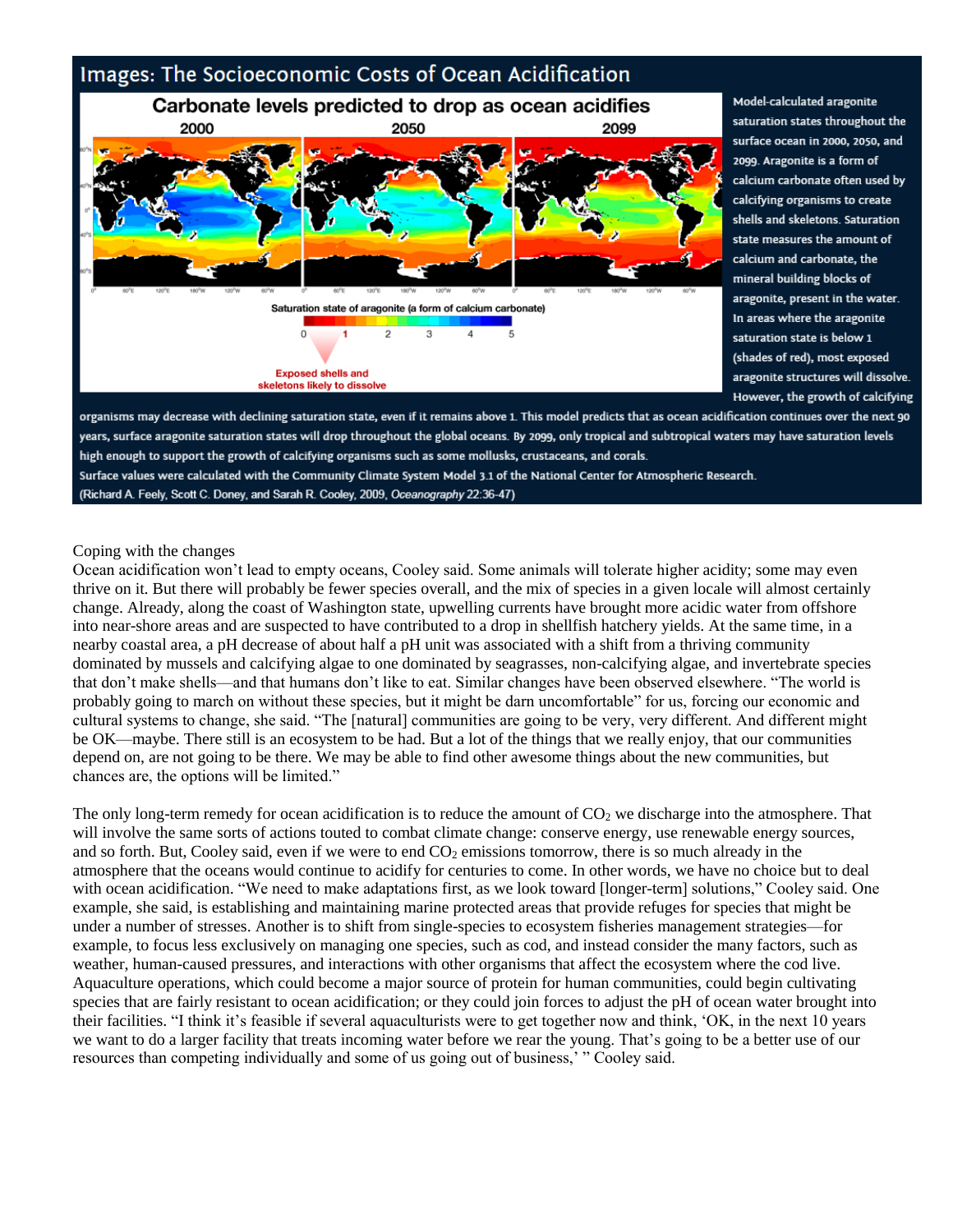#### Global problem, regional answers

And when people are put out of work by ocean acidification and other pressures on ocean ecosystems, said Cooley, "we need to have community measures in place to retrain them and help them move into [jobs] that are equally valuable for themselves and the community." If a person who has lost his maritime job "is flipping burgers or greeting people at a bigbox store, is he going to be a happy guy? No, because he went into fishing as a career because he loved the water and he loved doing that. And some kind of dramatic shift from what his traditional role has been may not be all that satisfying to him." Any proposed strategies will have to be regional, because impacts from ocean acidification are regional, said Cooley. Policy-makers and communities in each locale will have to ask, "How are we going to manage our fisheries in the face of this additional pressure? There's definitely no one-size-fits-all answer, unfortunately." Cooley said she's glad communities and policy-makers are starting to think about ocean acidification. "Our ultimate goal is to talk to people about ocean acidification and how it might affect their endeavors," she said. "One of the best currencies to do that, no pun intended, is economics. Because people always want to know when their interests are at stake."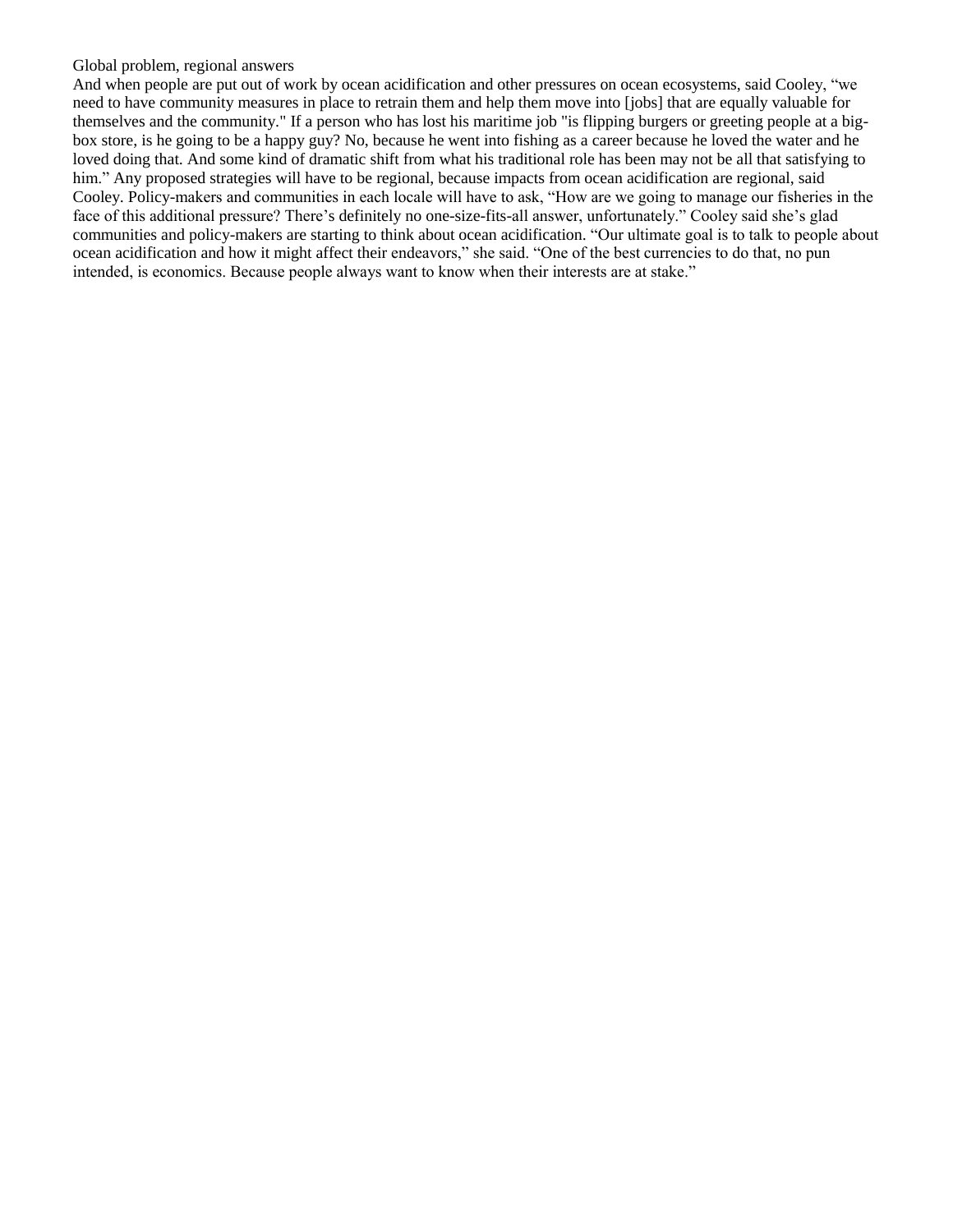## **Ocean Acidification Data**

Oceans absorb atmospheric carbon dioxide. The table below depicts changes to ocean chemistry and pH estimated using scientific models calculated from surface ocean measurement data.

|                                                        | Preindustrial<br>(1750) | <b>Today</b><br>(2013) | Projected<br>(2100) |
|--------------------------------------------------------|-------------------------|------------------------|---------------------|
| Atmospheric concentration of $CO2$                     | $280$ ppm               | 380 ppm                | 560 ppm             |
| Carbonic acid, H <sub>2</sub> CO <sub>3</sub> (mol/kg) | 9                       | 13                     | 19                  |
| Bicarbonate ion, HCO <sup>3-</sup> (mol/kg)            | 1,768                   | 1,867                  | 1,976               |
| Carbonate ion, $CO_3^{2-}$ (mol/kg)                    | 225                     | 185                    | 141                 |
| Average pH of surface oceans                           | 8.18                    | 8.07                   | 7.92                |
| Calcite saturation                                     | 5.3                     | 4.4                    | 3.3                 |
| Aragonite saturation                                   | 3.4                     | 2.8                    | 2.1                 |

# **Ocean Acidification in the North Pacific**

Time series of atmospheric  $CO_2$  at Mauna Loa (ppmv) and surface ocean pH at Station ALOHA in the subtropical North Pacific Ocean. Note the overall decrease in surface water pH caused by dissolution of atmospheric  $CO<sub>2</sub>$  into the surface ocean.

Credit: R.A. Feely, NOAA/Pacific Marine Environmental Laboratory.

## **https://www.globalchange.gov/browse/multimedia/ocean-acidification-north-pacific**